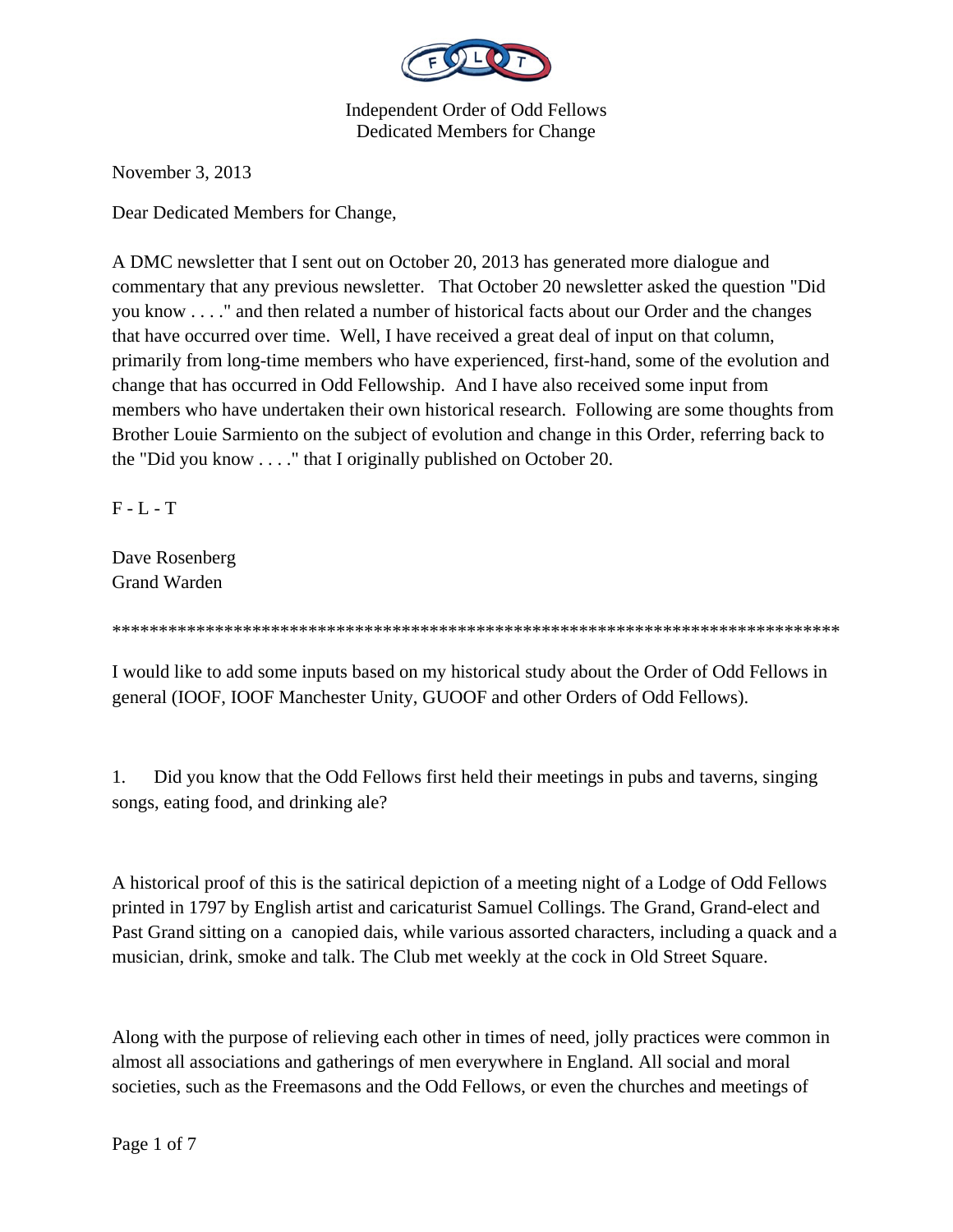

religious groups, were provided freely with intoxicating drinks and fumes of tobacco. The temperance movement in the 19th Century eventually resulted to the prohibition of alcoholic drinks and tobacco within official meetings and activities of most Lodges and Churches. Theoretically, the origin of our quirky name is probably first intended for fun, out of convivial practices.

2. Did you know that Odd Fellowship once excluded from membership all women, black men, Asian men, Native American men, and persons who were deaf or blind?

The exclusion of other races was purely that of American origin noting that USA has a long history of slavery. The IOOF Manchester Unity and Grand United Order of Oddfellows United Kingdom has never discriminated on the grounds of race, creed or politics. Exclusion against race was never written in their constitution. >From the beginning, English Odd Fellows admit "free men" and not "Free white men". The admission of whites-only to membership was introduced by the Sovereign Grand Lodge in the USA after its separation from the Manchester Unity in 1843 and, to its eternal shame, continued right up until the 1960's.

There were Black, Asian, Aborigine and Indian members of the Odd Fellows as early as 1830's especially in Australia and United Kingdom. For example, the Ancient Independent Order of Odd Fellows in Australia (which soon merged with the Independent Order of Odd Fellows in 1868) had aborigines and Chinese members even before 1868. In fact, many of the Australian IOOF members were in disagreement with the "free white male" requirement of the Sovereign Grand Lodge that they petitioned not to follow this requirement of the Sovereign Grand Lodge. Eventually, the Sovereign Grand Lodge granted the Independent Order of Odd Fellows in Australia independence regarding this matter. There were also members in the USA who were against this requirement as early as the 1800's. There is one lodge under the Independent Order of Odd Fellows in New York that initiated a Japanese person in their Lodge. There were also incidents of Lodges in Indian Territory who initiated half-Indians into the Lodge. But shamefully, the Sovereign Grand Lodge threatened to suspend these Lodges if they do not drop non-whites in the membership in IOOF.

Because they were excluded from the IOOF, Black people in the USA and Canada obtained a Dispensation from the Grand United Order of Oddfellows in England in 1843 and set up their own Lodges, which still continue up until today, with their US headquarters in Philadelphia. The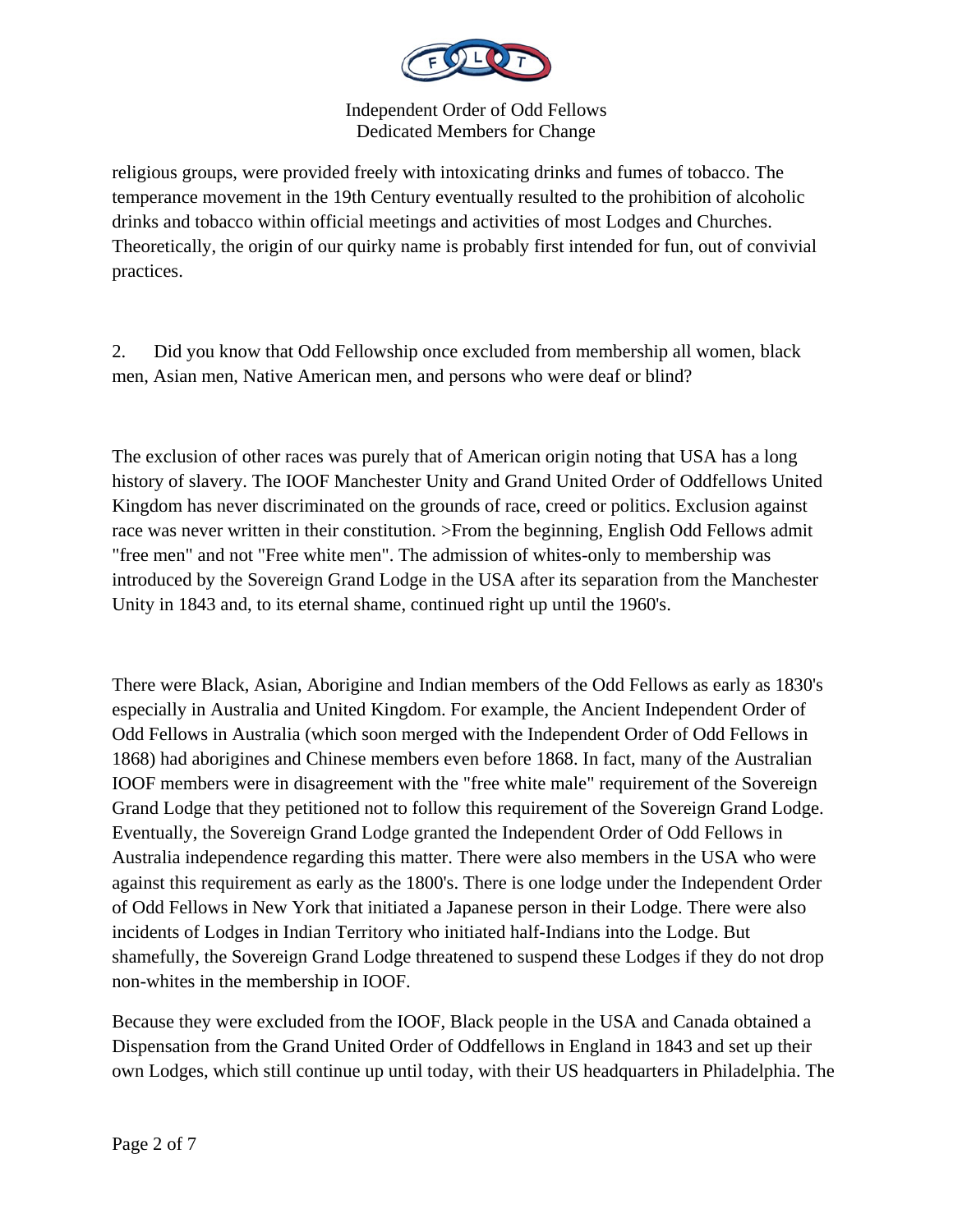

GUOOF is now in communication with the Sovereign Grand Lodge regarding having an interfraternal recognition.

The "white only" requirement did not exist exclusively within Odd Fellows but existed in almost all fraternal organizations in the US including the Free and Accepted Masons (Freemasons), Knights of Pythias, etc. African-American men who wanted to join Freemasonry formed the Prince Hall Freemasonry which consists mostly of Blacks.

No doubt, the "white-only" requirement is one of the main reasons why the Independent Order of Odd Fellows did not spread throughout the world as compared to Freemasonry or Rotary (both organizations exist in nearly 100 countries with millions of members today). Even though IOOF voted on to accept non-whites as members in the 1960's, this remains "just a theory" in many lodges under IOOF. There are still many IOOF Lodges especially in Southern States that are not positive about accepting non-whites as members. The culture of "Separate but equal" is still stuck in the minds of many people in the United States. IOOF Lodges remain predominantly a white fraternity. Many black people or those from minority races also do not want to be a part of IOOF for reasons that they know the history of racism within our Order. I, myself, experienced racism in this Order. There is a tendency for some whites to look-down at people who are from third world countries as second class people and they are first class.

The 1898 Annual Movable Conference of the IOOF Manchester Unity approved admission of female members on the same terms as men. Prior to this, there had always been female members, specifically widows of former members, but some others. There was never any exclusion of female members as such in the Odd Fellows in United Kingdom, but because of thelegal status of women up to the end of the 19th century, in particular that a married women had no rights to money, property or benefits in her own right, all of which in law belonged to the husband, Odd Fellows and most other friendly societies did not pay benefits to married women. For single women and widows, the position was completely different and they could, and did, join friendly societies such as the Odd Fellows.

Although we accepted women in the Odd Fellows in 2001, this again remains "just a theory" in a number of our Lodges and jurisdictions. This, in fact, created imbalance within our Order. The Odd Fellows in Northern Europe (Sweden, Denmark and so on) do not allow mixed lodges (men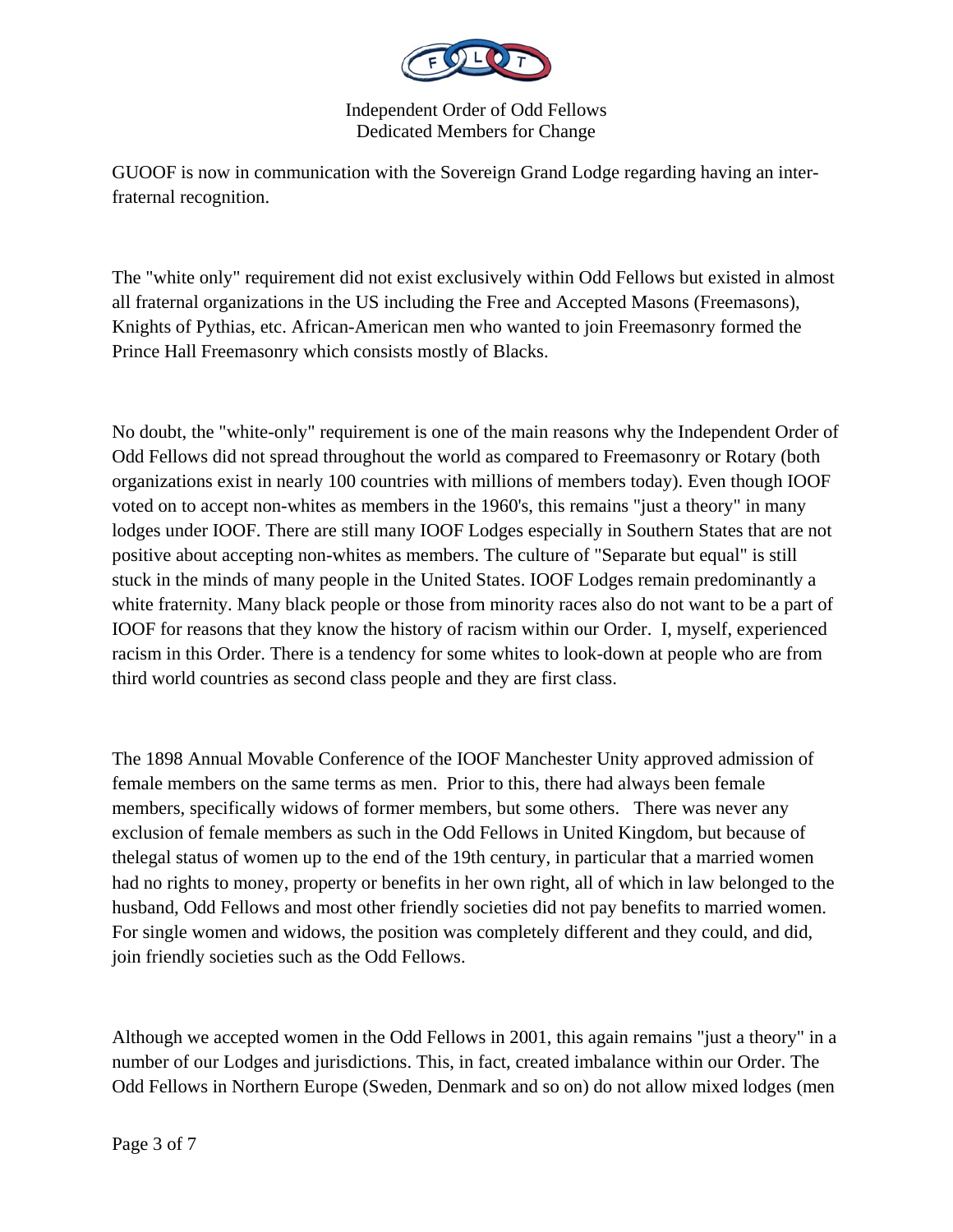

and women). So, any woman who is a member from the US, Canada or Philippines who visits Lodges in Scandinavian countries cannot attend the meetings of the "Men's Lodges". Also, the Sovereign Grand Lodge and Grand Lodges are predominantly "male". In fact, you can only see one female who is an officer of the Sovereign Grand Lodge. If we remove the Rebekah Assembly or the International Association of Rebekah Assemblies, this may result to women having no or less opportunity to lead or be a part of the leadership in the Grand Lodges and Sovereign Grand Lodge.

3. Did you know that Odd Fellowship once had a "sign of distress" and an answer to that sign? And when the sign could be observed, the member in distress could use certain words, pronounced in full, to indicate distress. Did you know that once upon a time when a member of the Order desired to be recognized as an Odd Fellow by another Member of the Order, he could give a secret "sign of recognition"? When both the sign and the answer were given, the members could advance to each other, shake hands and exchange the words "Are you looking for me?" and the response "For you." Did you know that in Odd Fellowship there was once a "warning sign" and a "sign of safety", as well as a "sign of danger" that a member could use when conveying warning, danger or safety?

All mentioned above is still used by IOOF in Northern Europe and this could be offensive to them if they know it is written here. In the Philippines, we still teach our members all these signs that American and Canadian members no longer use just in case anyone of us go to Northern Europe. But admittedly, there are so many signs that many of our members worldwide have not really memorized them anymore. Its use in this era is questionable. Maybe, we should all decide on having only one handgrip, one hand sign and one password someday. Moreover, the IOOF in Europe had added "philosophical teachings" to each sign and password so they make sense to members. Therefore, signs and passwords are not merely "a mode of recognition" but as a symbolic teaching of a certain principle.

4. Did you know that at one time there were five Degrees obtainable by a member in a Lodge of Odd Fellows (not just four degrees that are presently available)?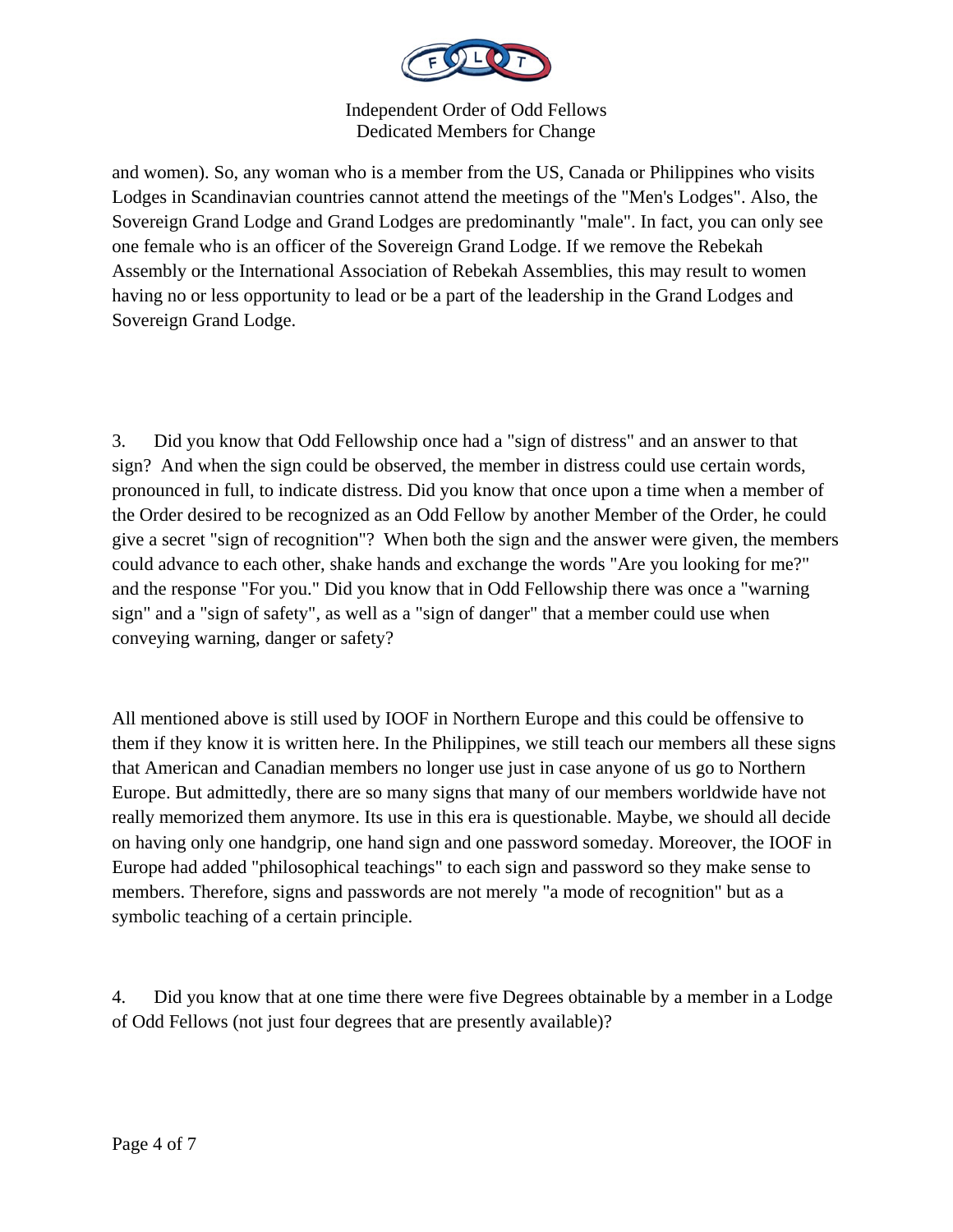

The degrees of initiation in the Odd Fellows evolved throughout time. Because there were so many organizations of Odd Fellows in the past, there were also so many variations of its initiation rituals. When older organizations of Odd Fellows were replaced by newer federation of Lodges, the older initiation rituals were also being replaced by newer versions. Most of the time, newer organizations were rivals of the older organizations of Odd Fellows. Expecting these groups to store the records and practices of older groups they successfully succeeded is thus unlikely.

The oldest surviving initiation ritual dates back in 1797 and belonged to the Order of Patriotic Odd Fellows. It contained an "Opening and Initiation Service", "Initiation", "White or Degree of Covenant", "Royal Blue Degree", and "Pink or Merit Degree", "Royal Arch of Titus or Fidelity Degree" and "Scarlet Degree or Priestly Degree". These degrees were all simple and brief as compared to the current versions.

During the initiatory ceremony of the Order of Patriotic Odd Fellows, the candidate is blindfolded, brought in the lodge room naked and was assisted to walk on a set of loose wooden planks that somehow symbolizes life. The initiation ceremony was emblematic of the life of man. A candidate enters the lodge room naked which is emblematic of birth. The imaginary road was thick with dangers. This was intended to represent the various challenges and difficulties that people encounter in real life. The eyes were blindfolded to represent ignorance and denote that in our walk through life we are in darkness and do not what will happen tomorrow. At the end of the initiation, a death scene is shown to represent the end of life. This is to remind the candidate that life here on earth is temporary so he should live a life of usefulness, be ready to help where help is needed.

The initiation rituals that we have today had been revised more than 8 times. As a matter of fact, the rituals that the IOOF in the US and Canada use are not entirely the same with the rituals that the IOOF in Denmark, Sweden or Norway use. IOOF Denmark added some changes unique to their own. For example, their first degree is shorter than the one used by the Sovereign Grand Lodge. The obligation during the Initiatory Degree is slightly different than what US or Canadians use.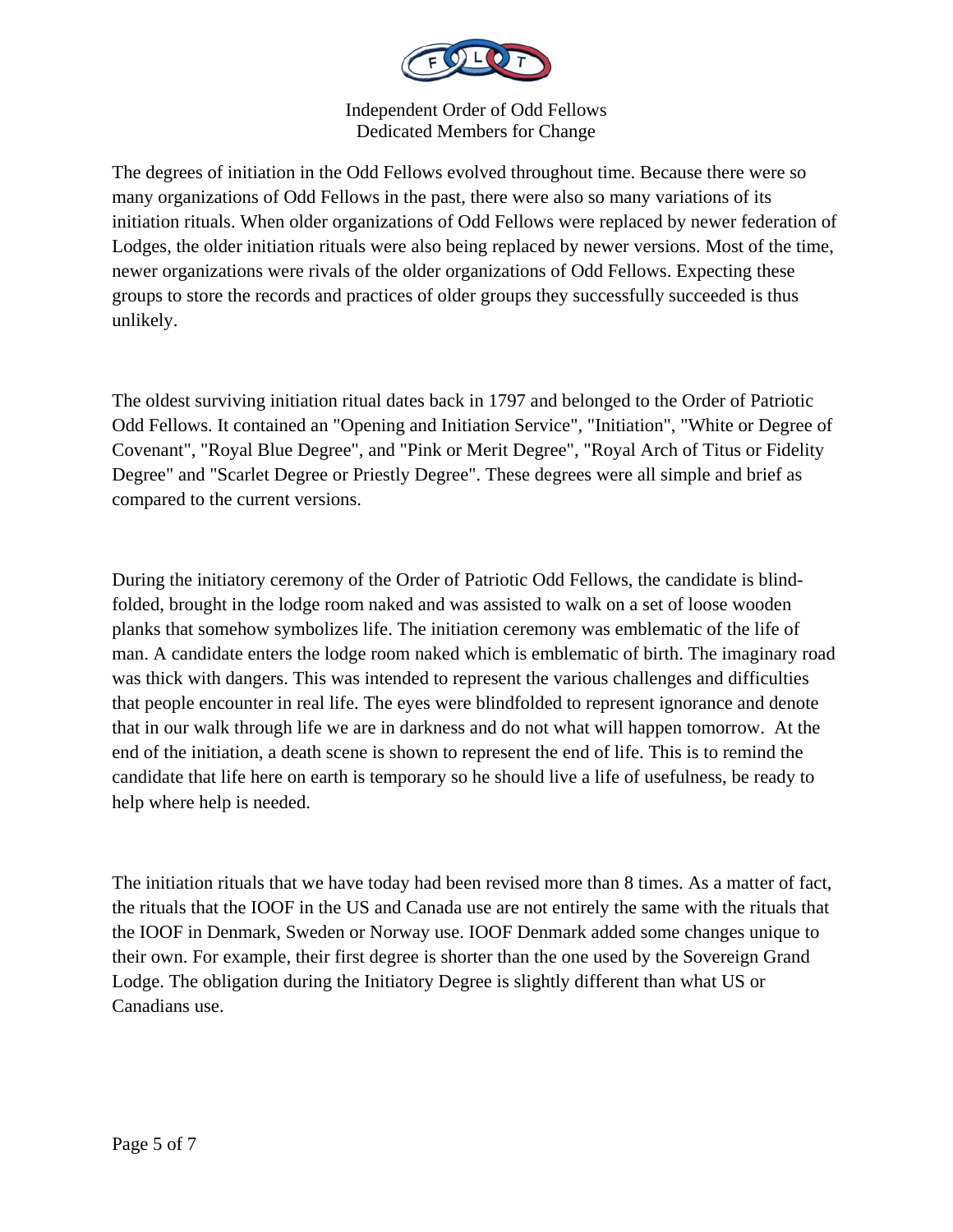

5. Did you know that consumption of alcohol was once always prohibited in Odd Fellows Lodges?

Prior to the 19th Century, almost all Lodges indulged to convivial practices. Consumption of alcohol and smoking were a part of meetings. This includes the Freemasons, the Odd Fellows and even the churches. Thomas Wildey and all early members of Washington Lodge no.1 in Baltimore, Maryland, just met in taverns or pubs. Undoubtedly, alcohol consumption and smoking were common practices during or after meetings. Many paintings and drawings in the 18th Century depict meetings of men consuming alcohol and tobacco. That was how men of that era spent their evenings.

The Temperance Movement in the mid-1800's, as mentioned earlier, influenced many organizations to ban alcoholic drinks and tobacco in their meetings. The 19th Century was a period of "social and moral reform". People in the 19th Century were so focused with "formality" and "class". The old convivial practices of Lodges were affected by this reform.

6. Did you know that the word "Independent" was not added to the name of Order of Odd Fellows until 1814?

Most of the early lodges were self-instituted. This meant that any member can gather at least five people to form their Lodge. Each lodge governed itself according to their own rules, initiation rites and practices. Hence, there were actually so many groups named "Odd Fellows" that were not necessarily related to each other.

In the late 18th Century, some of these assumed the role of a Grand Lodge and chartered other lodges. However, there is already a federation of Lodges of Odd Fellows named the "Grand Independent Order of Odd Fellows" in England sometime in 1797-98. In 1807, there is also a Lodge in Dover belonging to the "Free and Independent Order of Odd Fellows" whose charter is dated year 1800. The Independent Order of Odd Fellows (Manchester Unity) formed in 1814, as we know it today, was the most successful. They were able to persuade other lodges to join their Unity and became the largest friendly society in United Kingdom in the 19th Century. They alsochartered the Independent Order of Odd Fellows in North America. It is obvious that the Odd